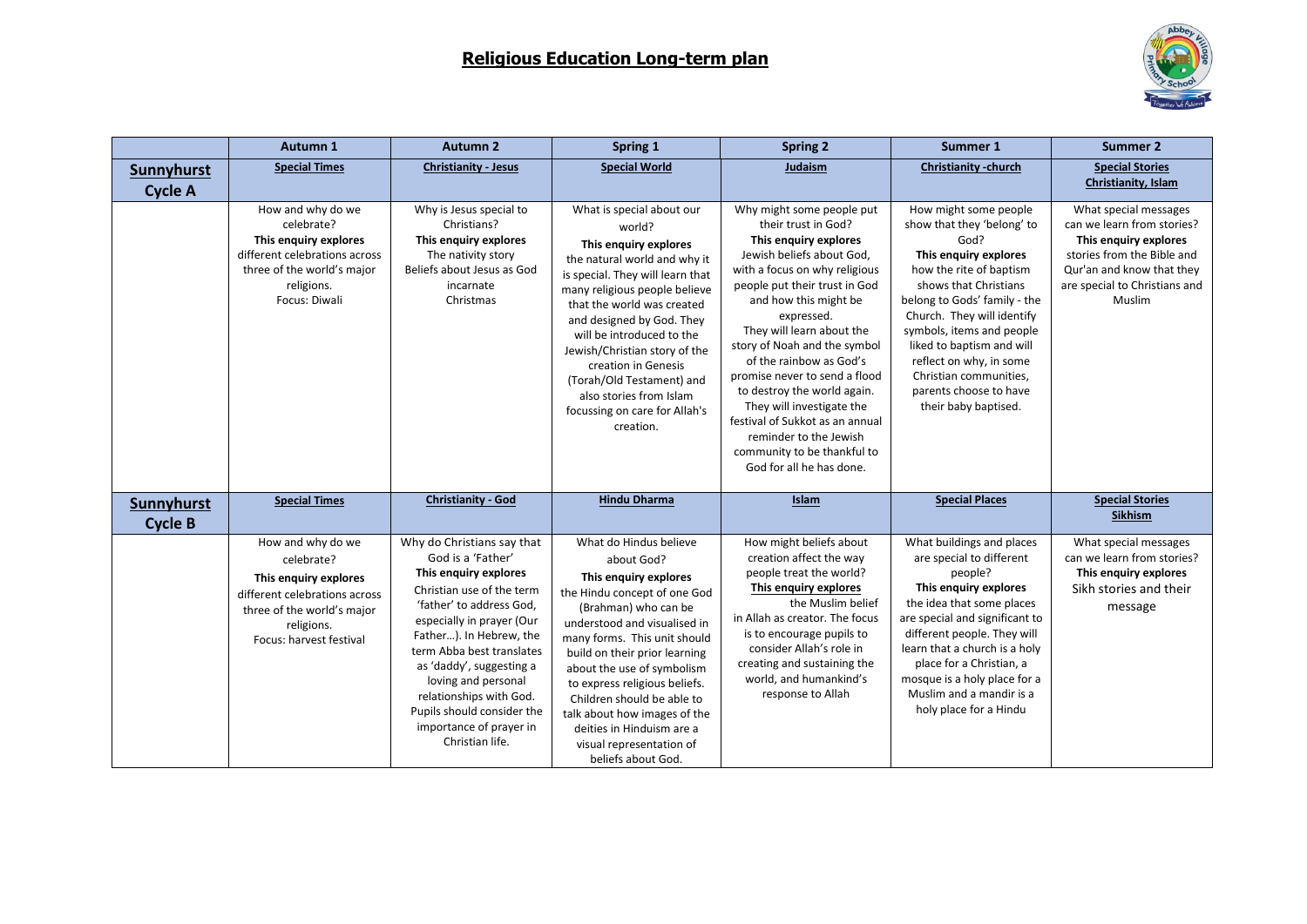

|                              | Autumn 1                                                                                                                                                                                                                      | <b>Autumn 2</b>                                                                                                                                                                                                | Spring 1                                                                                                                                              | <b>Spring 2</b>                                                                                                                       | Summer 1                                                                                                                                             | Summer 2                                                                                                                      |
|------------------------------|-------------------------------------------------------------------------------------------------------------------------------------------------------------------------------------------------------------------------------|----------------------------------------------------------------------------------------------------------------------------------------------------------------------------------------------------------------|-------------------------------------------------------------------------------------------------------------------------------------------------------|---------------------------------------------------------------------------------------------------------------------------------------|------------------------------------------------------------------------------------------------------------------------------------------------------|-------------------------------------------------------------------------------------------------------------------------------|
| Anglezarke                   | <b>Christianity God</b>                                                                                                                                                                                                       | <b>Christianity Jesus</b>                                                                                                                                                                                      | <b>Hindu Dharma</b>                                                                                                                                   | <b>Islam</b>                                                                                                                          | <b>Christianity church</b>                                                                                                                           | Judaism                                                                                                                       |
| <b>Cycle A</b>               | Does how we treat the<br>world matter?<br>This enquiry explores<br>Christian beliefs about God<br>as creator and sustainer,<br>and consider how these<br>beliefs might influence<br>Christian attitudes towards<br>the planet | Why do Christians say that<br>Jesus is the 'Light of the<br>World'?<br>This enquiry explores<br>the use of light to and how<br>it might be used in religious<br>communities to indicate<br>the presence of God | How might people express<br>their devotion?<br>This enquiry explores<br>the purpose of and some of<br>the practices associated with<br>Hindu worship  | Why do Muslims believe it is<br>important to obey God?<br>This enquiry explores<br>Islamic beliefs and practices<br>linked to prayer. | What unites the Christian<br>community?<br>This enquiry explores<br>the core beliefs and symbols of<br>Christianity.                                 | This enquiry explores<br>Jewish beliefs and<br>practices linked to the<br>Sabbath (Shabbat).                                  |
| Anglezarke<br><b>Cycle B</b> | <b>Christianity (God)</b>                                                                                                                                                                                                     | Islam                                                                                                                                                                                                          | <b>Christianity (Jesus)</b>                                                                                                                           | <b>Sikhism</b>                                                                                                                        | Hindu dharma                                                                                                                                         | <b>Christianity (Church)</b>                                                                                                  |
|                              | How and why have some<br>people served God?<br>This enquiry explores<br>Prophets<br>Service to God<br>Inspirational people                                                                                                    | Why is the Prophet<br>Muhammad an example for<br>Muslims?<br>This enquiry explores<br>The Prophet Muhammed<br>(pbuh)<br>Zakah                                                                                  | Is sacrifice an important part<br>of religious lives?<br>This enquiry explores<br>Discipleship<br>Following the example of<br>Jesus<br>Helping others | How do Sikhs express their<br>beliefs and values?<br>This enguiry explores<br><b>Guru Nanak</b><br>The 10 gurus<br>Baisakhi           | Why is family an important<br>part of Hindu life?<br>This enguiry explores<br>Religious duty<br>Hindu scriptures (the<br>Ramayana)<br>Raksha Bandhan | What do Christians mean<br>by the Holy spirt?<br>This enquiry explores<br>The Holy Spirit<br>Gifts of the spirit<br>Pentecost |

|                                       | Autumn 1                                                                                                                                                                                                          | <b>Autumn 2</b>                                                                                                                                                                                                                 | Spring 1                                                                                                                                                                                                                                        | <b>Spring 2</b>                                                                                                                                | Summer 1                                                                                                                                                   | Summer 2                                                                                                                                           |
|---------------------------------------|-------------------------------------------------------------------------------------------------------------------------------------------------------------------------------------------------------------------|---------------------------------------------------------------------------------------------------------------------------------------------------------------------------------------------------------------------------------|-------------------------------------------------------------------------------------------------------------------------------------------------------------------------------------------------------------------------------------------------|------------------------------------------------------------------------------------------------------------------------------------------------|------------------------------------------------------------------------------------------------------------------------------------------------------------|----------------------------------------------------------------------------------------------------------------------------------------------------|
| <b>Roddlesworth</b><br><b>Cycle A</b> | Hinduism                                                                                                                                                                                                          | Christianity<br>(God)                                                                                                                                                                                                           | Sikhism                                                                                                                                                                                                                                         | Christianity<br>(Jesus)                                                                                                                        | Islam                                                                                                                                                      | Christianity<br>(Church)                                                                                                                           |
|                                       | What might a Hindu learn<br>from celebrating Diwali?<br>This enquiry<br>focuses on<br>The story of Rama and Sita<br>and to explore the theme of<br>good overcoming evil - just<br>as light overcomes<br>darkness. | How and why might<br>Christian use the Bible?<br>This enguiry<br>focuses on<br>s how and why Christians<br>use the Bible today and why<br>the Bible is seen as a source<br>of inspirations and authority<br>by many Christians. | How do Sikhs express their<br>beliefs and values?<br>This enguiry<br>focuses on<br>how Sikhs convey their<br>beliefs and commitments in<br>the way they live their lives<br>and through symbols which<br>are observable expressions<br>of faith | Is sacrifice an important part<br>of religious life?<br>This enguiry<br>focuses on<br>the person of Jesus through<br>the concept of sacrifice. | Why do Muslims fast during<br>Ramadan?<br>This enguiry<br>focuses on<br>the structures that underpin<br>Islamic beliefs and practices<br>in greater depth. | What does 'love your<br>neighbour' really mean?<br>This enguiry<br>focuses on<br>the Christian teaching of<br>agape- a selfless love of<br>others. |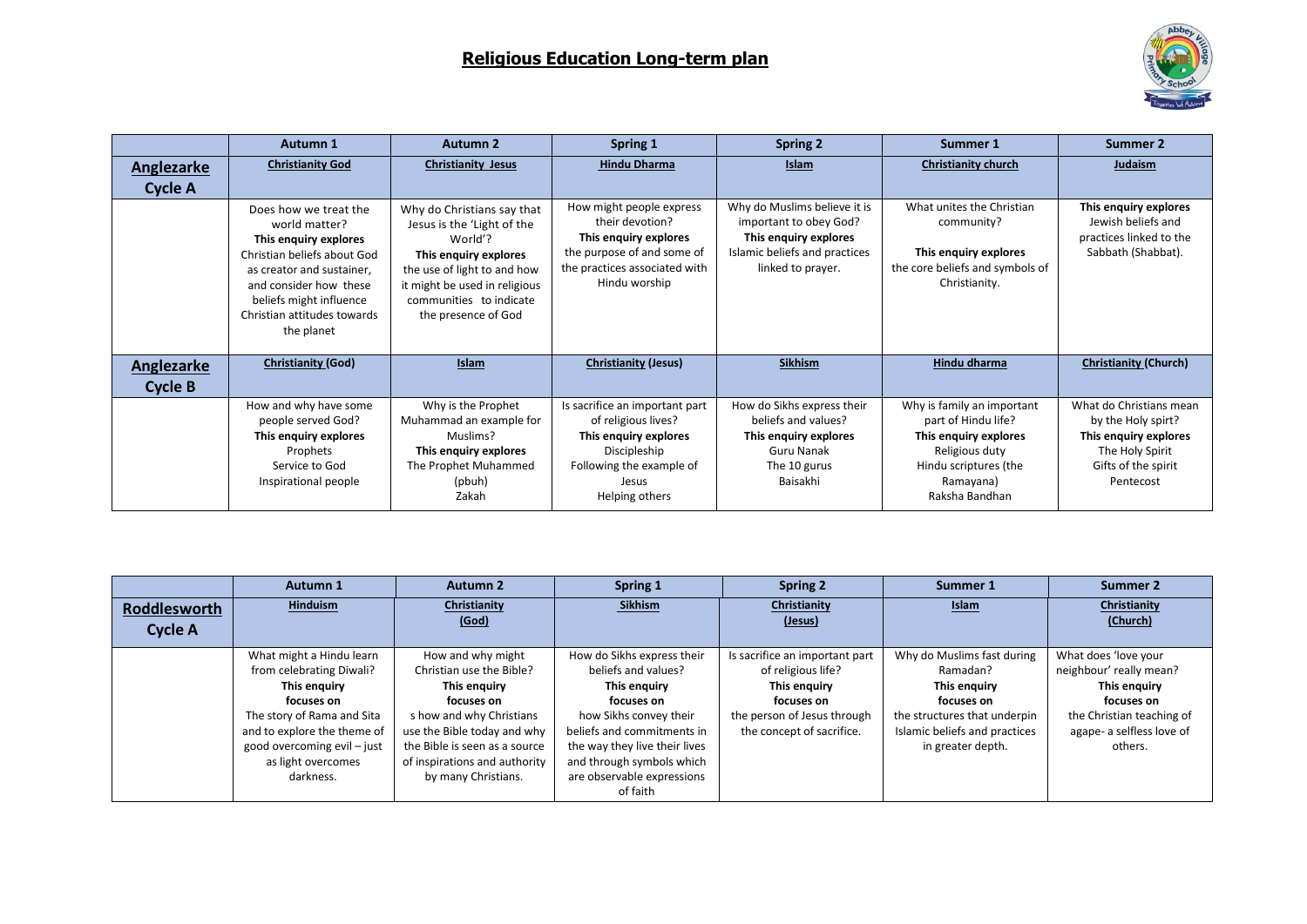

| Roddlesworth   | <b>Christianity-God</b>         | <b>Islam</b>                | <b>Hindu Dharma</b>          | <b>Christianity-Jesus</b>      | Christianity-church            | Judaism                     |
|----------------|---------------------------------|-----------------------------|------------------------------|--------------------------------|--------------------------------|-----------------------------|
| <b>Cycle B</b> |                                 |                             |                              |                                |                                |                             |
|                | Why is it sometimes difficult   | Why is the Qur'an           | What might Hindus learn      | What do we mean by a           | How do people decide what      | Do people need laws to      |
|                | to do the right thing?          | important to Muslims?       | from stories about Krishna?  | miracle?                       | to believe?                    | guide them?                 |
|                | This enguiry focuses on:        | This enguiry focuses on:    | This enguiry focuses on:     | This enguiry focuses on:       | This enquiry focuses on:       | This enguiry focuses on:    |
|                | Christian beliefs and           | Exploring and examining the | How Hindu truths are         | What the Christian belief in   | Christian beliefs and          | The importance of the Torah |
|                | teachings about sin and         | origins and role of the     | transmitted using stories    | Jesus as 'fully human and      | teachings contained in the     | to Jewish people as a guide |
|                | temptation and introduce        | Qur'an as a source of       | from revered literature. The | fully divine' means. They will | Apostle's Creed and how        | to life and faith.          |
|                | core Christian concepts such    | wisdom and authority for    | focus includes beliefs about | build on their prior learning  | shared beliefs unite the       |                             |
|                | as The Fall, Original Sin, Free | Muslims. They should gain   | Brahman, Vishnu, Avatar      | about the incarnation and to   | world-wide Church. Pupils      |                             |
|                | Will, forgiveness and           | an understanding of the     | (especially Krishna) and     | consider why some people       | should know what is meant      |                             |
|                | reconciliation                  | importance of revelation    | Scriptures.                  | regard the miracles of Jesus   | by the idea of one God in      |                             |
|                |                                 | within Islam and how this   |                              | as signs of his divine nature. | Trinity and be able to explain |                             |
|                |                                 | impacts on the way that the |                              |                                | the role of each person of     |                             |
|                |                                 | Qur'an is viewed and        |                              |                                | the Trinity.                   |                             |
|                |                                 | treated.                    |                              |                                |                                |                             |

|                                | Autumn 1                                                                                                                                       | <b>Autumn 2</b>                                                                                             | Spring 1                                                                                                | <b>Spring 2</b>                                                                                                                              | Summer 1                                                                                                                         | Summer 2                                                                                                                             |
|--------------------------------|------------------------------------------------------------------------------------------------------------------------------------------------|-------------------------------------------------------------------------------------------------------------|---------------------------------------------------------------------------------------------------------|----------------------------------------------------------------------------------------------------------------------------------------------|----------------------------------------------------------------------------------------------------------------------------------|--------------------------------------------------------------------------------------------------------------------------------------|
| Roddlesworth<br><b>Cycle C</b> | <b>Christianity- Church</b>                                                                                                                    | <b>Hinduism</b><br><b>Hindu Dharma</b>                                                                      | Islam                                                                                                   | <b>Christianity-Jesus</b>                                                                                                                    | <b>Buddhism</b>                                                                                                                  | Christianity-<br>God                                                                                                                 |
|                                | If life is like a journey, what<br>is the destination?<br>This enquiry focuses on:<br>Christian rites of passage<br>Denominational differences | Is there one journey or<br>many?<br>This enguiry<br>focuses on:<br>Reincarnation<br>Karma<br>The 4 ashramas | What is Hajj and why is it<br>important to Muslims?<br>This enquiry<br>focuses on:<br>The Ummah<br>Hajj | Why do Christians believe<br>Good Friday is good?<br>This enguiry<br>focuses on:<br>Holy Week<br>The Eucharist<br>Denominational differences | What do we mean by a<br>'good' life?<br>This enguiry<br>focuses on:<br>The Buddha<br>The Four Noble Truths<br>The Eightfold path | How do Christians mark the<br>'turning points' on the<br>journey of life?<br>This enguiry<br>focuses on:<br>Salvation<br>Forgiveness |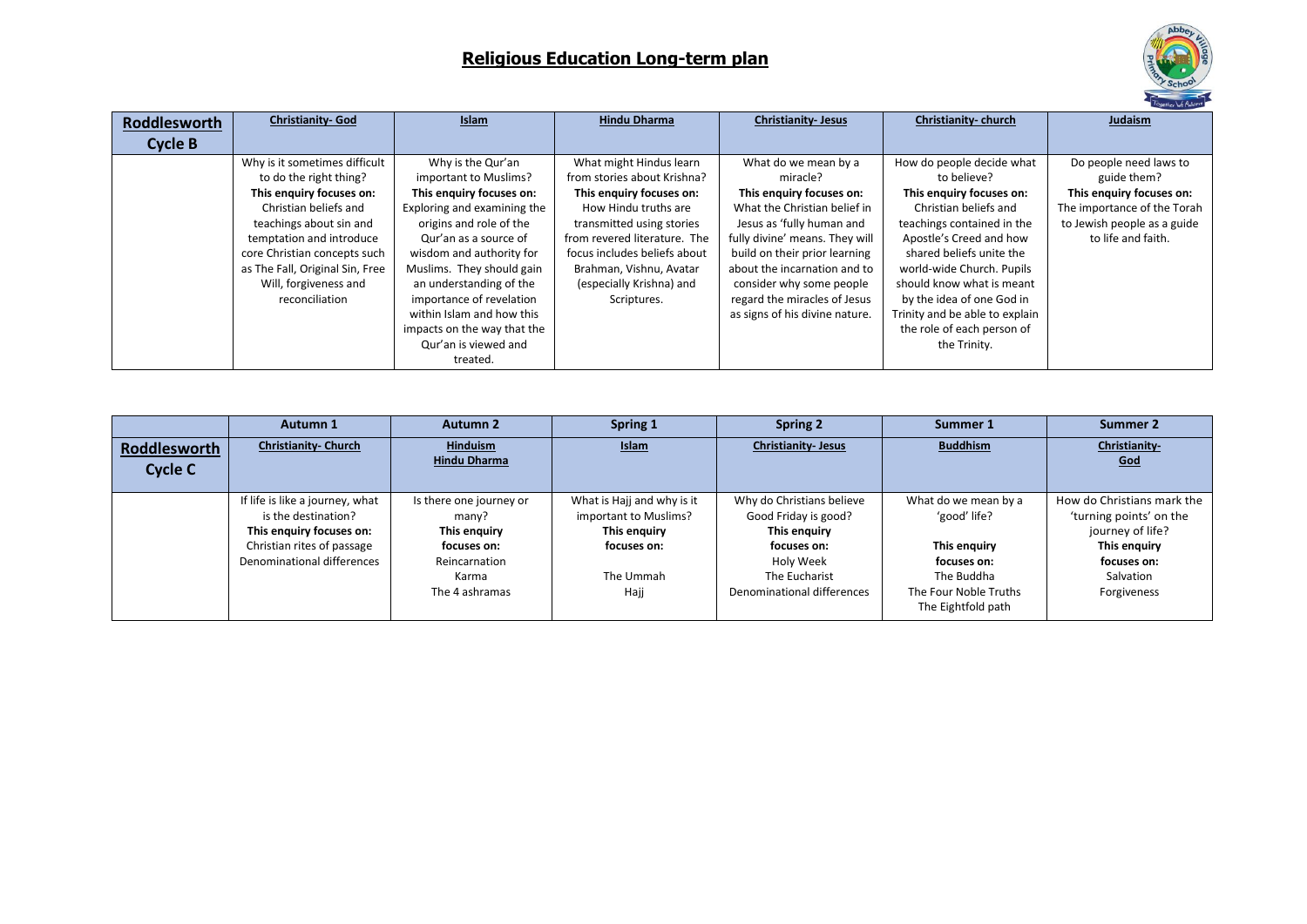

# **Lancashire Agreed Syllabus for RE: Expected Standards**

|        | Knowing about and understanding religions and world views                                                                                               |                                                                                                                                                                                               | Expressing and communicating ideas related to religions and world views      |                                                                       |  |
|--------|---------------------------------------------------------------------------------------------------------------------------------------------------------|-----------------------------------------------------------------------------------------------------------------------------------------------------------------------------------------------|------------------------------------------------------------------------------|-----------------------------------------------------------------------|--|
|        | <b>Beliefs and Values</b><br><b>Living Religious Traditions</b>                                                                                         |                                                                                                                                                                                               | <b>Shared Human Experience</b><br><b>Search for Personal Meaning</b>         |                                                                       |  |
| Year 1 | Give an example of a key belief<br>and/or a religious story<br>Give an example of a core value or<br>commitment                                         | Use some religious words and phrases to<br>recognise and name features of religious<br>traditions<br>Talk about the way that religious beliefs<br>might influence the way a person<br>behaves | Notice and show curiosity about people<br>and how they live their lives      | Ask questions                                                         |  |
| Year 2 | Retell and suggest meanings for<br>religious stories and/or beliefs<br>Use some religious words and<br>phrases when talking about beliefs<br>and values | Identify and describe how religion is<br>expressed in different ways<br>Suggest the symbolic meaning of imagery<br>and actions                                                                | Identify things that influence a person's<br>sense of identity and belonging | Ask relevant questions<br>Talk about their own identity and<br>values |  |